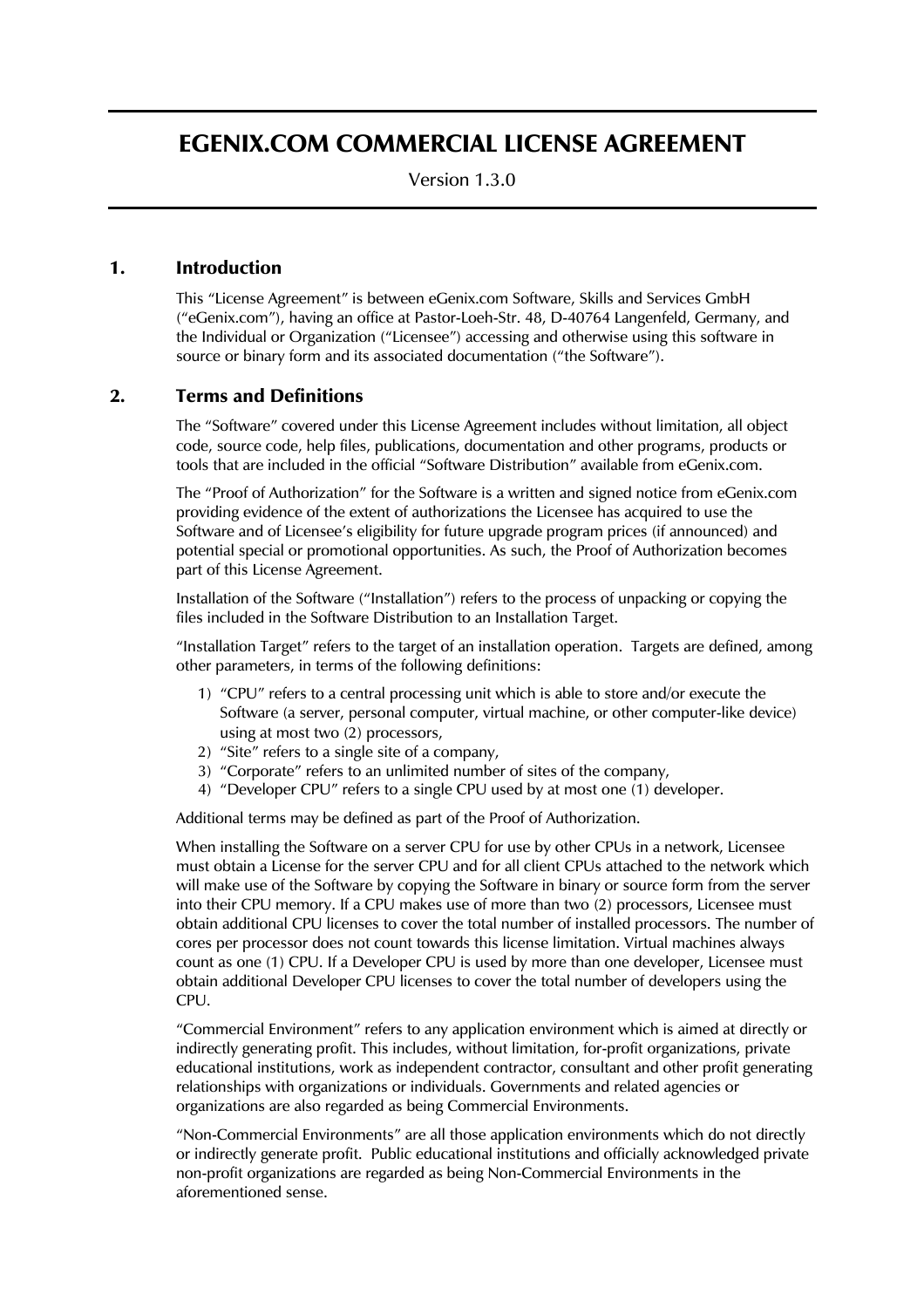"Educational Environments" are all those application environments which directly aim at educating children, pupils or students. This includes, without limitation, class room installations and student server installations which are intended to be used by students for educational purposes. Installations aimed at administrational or organizational purposes are not regarded as Educational Environment.

# 3. License Grant

Subject to the terms and conditions of this License Agreement, eGenix.com hereby grants Licensee a non-exclusive, world-wide license to

- 1) use the Software to the extent of authorizations Licensee has acquired and
- 2) distribute, make and install copies to support the level of use authorized, providing Licensee reproduces this License Agreement and any other legends of ownership on each copy, or partial copy, of the Software.

If Licensee acquires this Software as a program upgrade, Licensee's authorization to use the Software from which Licensee upgraded is terminated.

Licensee will ensure that anyone who uses the Software does so only in compliance with the terms of this License Agreement.

Licensee may not

- 1) use, copy, install, compile, modify, or distribute the Software except as provided in this License Agreement;
- 2) reverse assemble, reverse engineer, reverse compile, or otherwise translate the Software except as specifically permitted by law without the possibility of contractual waiver; or
- 3) rent, sublicense or lease the Software.

# 4. Authorizations

The extent of authorization depends on the ownership of a Proof of Authorization for the Software.

Usage of the Software for any other purpose not explicitly covered by this License Agreement or granted by the Proof of Authorization is not permitted and requires the written prior permission from eGenix.com.

# 5. Modifications

Software modifications may only be distributed in form of patches to the original files contained in the Software Distribution.

The patches must be accompanied by a legend of origin and ownership and a visible message stating that the patches are not original Software delivered by eGenix.com, nor that eGenix.com can be held liable for possible damages related directly or indirectly to the patches if they are applied to the Software.

# 6. Experimental Code or Features

The Software may include components containing experimental code or features which may be modified substantially before becoming generally available.

These experimental components or features may not be at the level of performance or compatibility of generally available eGenix.com products. eGenix.com does not guarantee that any of the experimental components or features contained in the eGenix.com will ever be made generally available.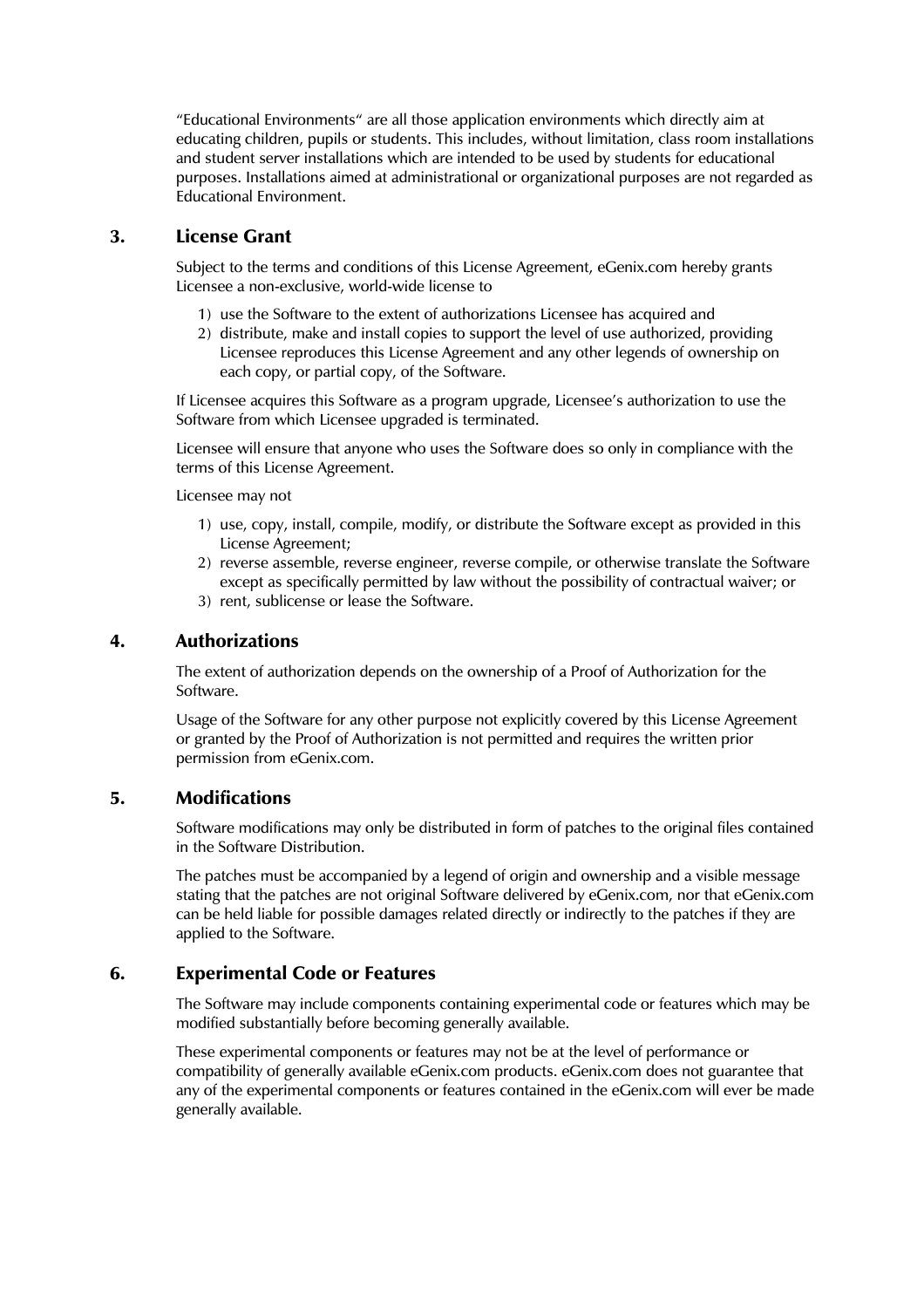# 7. Expiration and License Control Devices

Components of the Software may contain disabling or license control devices that will prevent them from being used after the expiration of a period of time or on Installation Targets for which no license was obtained.

Licensee will not tamper with these disabling devices or the components. Licensee will take precautions to avoid any loss of data that might result when the components can no longer be used.

# 8. NO WARRANTY

eGenix.com is making the Software available to Licensee on an "AS IS" basis. SUBJECT TO ANY STATUTORY WARRANTIES WHICH CAN NOT BE EXCLUDED, EGENIX.COM MAKES NO REPRESENTATIONS OR WARRANTIES, EXPRESS OR IMPLIED. BY WAY OF EXAMPLE, BUT NOT LIMITATION, EGENIX.COM MAKES NO AND DISCLAIMS ANY REPRESENTATION OR WARRANTY OF MERCHANTABILITY OR FITNESS FOR ANY PARTICULAR PURPOSE OR THAT THE USE OF THE SOFTWARE WILL NOT INFRINGE ANY THIRD PARTY RIGHTS.

# 9. LIMITATION OF LIABILITY

TO THE MAXIMUM EXTENT PERMITTED BY APPLICABLE LAW, IN NO EVENT SHALL EGENIX.COM BE LIABLE TO LICENSEE OR ANY OTHER USERS OF THE SOFTWARE FOR (I) ANY INCIDENTAL, SPECIAL, OR CONSEQUENTIAL DAMAGES OR LOSS (INCLUDING, WITHOUT LIMITATION, DAMAGES FOR LOSS OF BUSINESS PROFITS, BUSINESS INTERRUPTION, LOSS OF BUSINESS INFORMATION, OR OTHER PECUNIARY LOSS) AS A RESULT OF USING, MODIFYING OR DISTRIBUTING THE SOFTWARE, OR ANY DERIVATIVE THEREOF, EVEN IF ADVISED OF THE POSSIBILITY THEREOF; OR (II) ANY AMOUNTS IN EXCESS OF THE AGGREGATE AMOUNTS PAID TO EGENIX.COM UNDER THIS LICENSE AGREEMENT DURING THE TWELVE (12) MONTH PERIOD PRECEEDING THE DATE THE CAUSE OF ACTION AROSE.

SOME JURISDICTIONS DO NOT ALLOW THE EXCLUSION OR LIMITATION OF INCIDENTAL OR CONSEQUENTIAL DAMAGES, SO THE ABOVE EXCLUSION OR LIMITATION MAY NOT APPLY TO LICENSEE.

# 10. Termination

This License Agreement will automatically terminate upon a material breach of its terms and conditions if not cured within thirty (30) days of written notice by eGenix.com. Upon termination, Licensee shall discontinue use and remove all installed copies of the Software.

# 11. Indemnification

Licensee hereby agrees to indemnify eGenix.com against and hold harmless eGenix.com from any claims, lawsuits or other losses that arise out of Licensee's breach of any provision of this License Agreement.

# 12. Third Party Rights

Any software or documentation in source or binary form provided along with the Software that is associated with a separate license agreement is licensed to Licensee under the terms of that license agreement. This License Agreement does not apply to those portions of the Software. Copies of the third party licenses are included in the Software Distribution.

# 13. High Risk Activities

The Software is not fault-tolerant and is not designed, manufactured or intended for use or resale as on-line control equipment in hazardous environments requiring fail-safe performance, such as in the operation of nuclear facilities, aircraft navigation or communication systems, air traffic control, direct life support machines, or weapons systems, in which the failure of the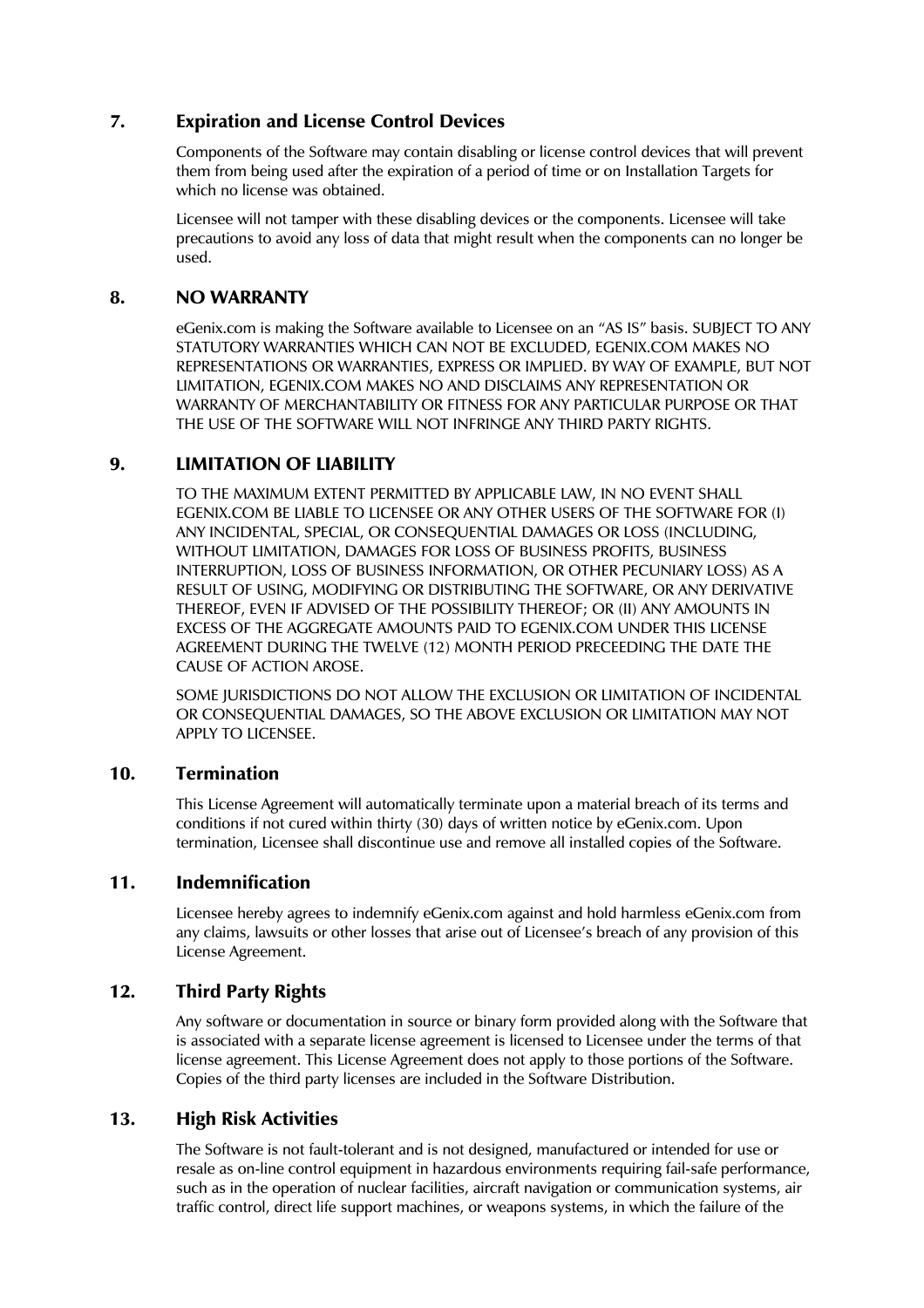Software, or any software, tool, process, or service that was developed using the Software, could lead directly to death, personal injury, or severe physical or environmental damage ("High Risk Activities").

Accordingly, eGenix.com specifically disclaims any express or implied warranty of fitness for High Risk Activities.

Licensee agree that eGenix.com will not be liable for any claims or damages arising from the use of the Software, or any software, tool, process, or service that was developed using the Software, in such applications.

#### 14. General

Nothing in this License Agreement affects any statutory rights of consumers that cannot be waived or limited by contract.

Nothing in this License Agreement shall be deemed to create any relationship of agency, partnership, or joint venture between eGenix.com and Licensee.

If any provision of this License Agreement shall be unlawful, void, or for any reason unenforceable, such provision shall be modified to the extent necessary to render it enforceable without losing its intent, or, if no such modification is possible, be severed from this License Agreement and shall not affect the validity and enforceability of the remaining provisions of this License Agreement.

This License Agreement shall be governed by and interpreted in all respects by the law of Germany, excluding conflict of law provisions. It shall not be governed by the United Nations Convention on Contracts for International Sale of Goods.

This License Agreement does not grant permission to use eGenix.com trademarks or trade names in a trademark sense to endorse or promote products or services of Licensee, or any third party.

The controlling language of this License Agreement is English. If Licensee has received a translation into another language, it has been provided for Licensee's convenience only.

#### 15. Agreement

By downloading, copying, installing or otherwise using the Software, Licensee agrees to be bound by the terms and conditions of this License Agreement.

For question regarding this License Agreement, please write to:

eGenix.com Software, Skills and Services GmbH

Pastor-Loeh-Str. 48

D-40764 Langenfeld

Germany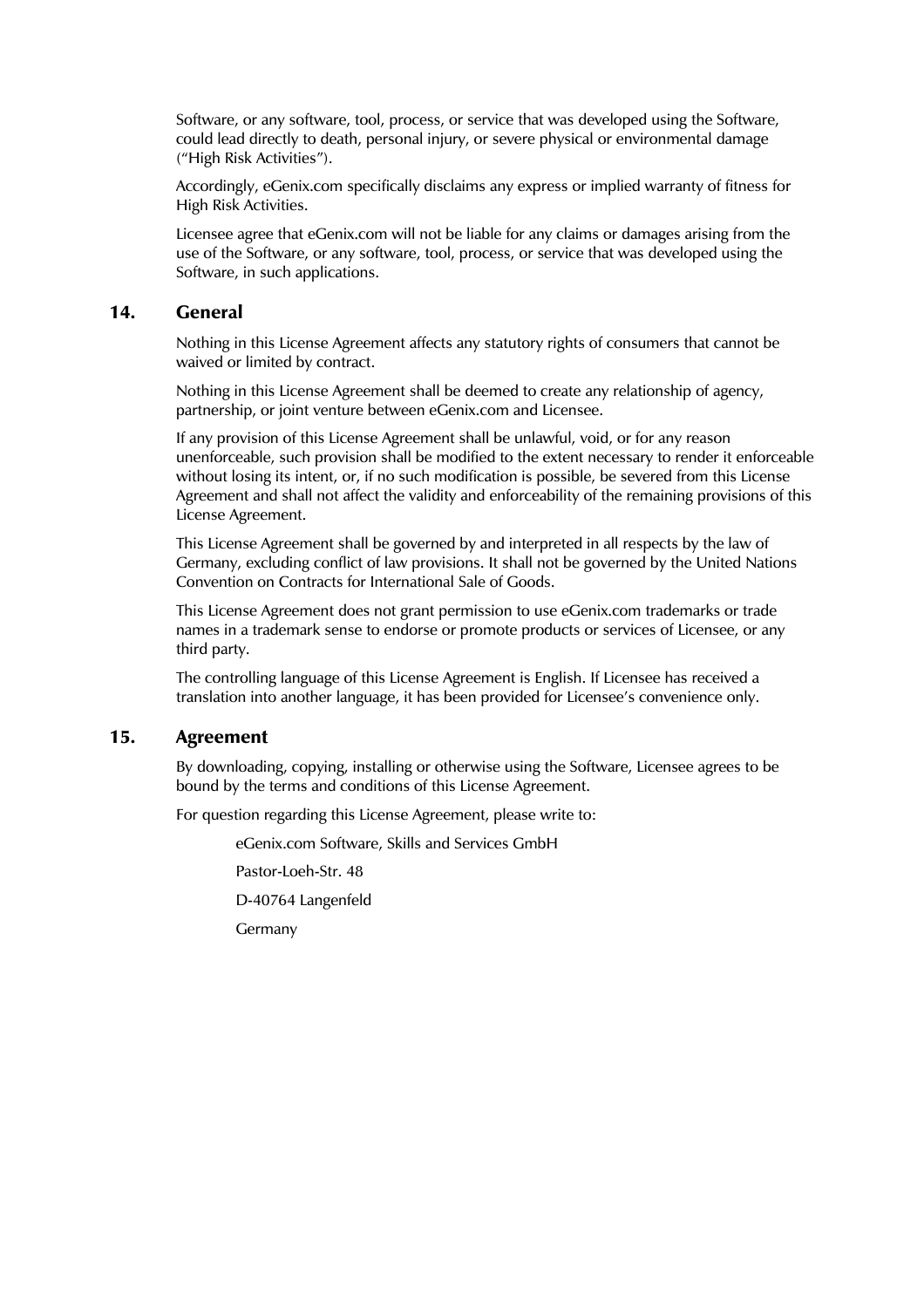# EGENIX.COM PROOF OF AUTHORIZATION

1 CPU License (Example)

*This is an example of a "Proof of Authorization" for a 1 CPU License. These proofs are either wetsigned by the eGenix.com staff or digitally PGP-signed using an official eGenix.com PGP-key.* 

# 1. License Grant

eGenix.com Software, Skills and Services GmbH ("eGenix.com"), having an office at Pastor-Loeh-Str. 48, D-40764 Langenfeld, Germany, hereby grants the Individual or Organization ("Licensee")

Licensee:  $\leq$   $\leq$   $\leq$   $\leq$   $\leq$   $\leq$   $\leq$   $\leq$   $\leq$   $\leq$   $\leq$   $\leq$   $\leq$   $\leq$   $\leq$   $\leq$   $\leq$   $\leq$   $\leq$   $\leq$   $\leq$   $\leq$   $\leq$   $\leq$   $\leq$   $\leq$   $\leq$   $\leq$   $\leq$   $\leq$   $\leq$   $\leq$   $\leq$   $\leq$   $\leq$   $\$ 

a non-exclusive, world-wide license to use the software listed below in source or binary form and its associated documentation ("the Software") under the terms and conditions of this License Agreement and to the extent authorized by this Proof of Authorization.

# 2. Covered Software

| Software Name:           | <product name=""></product>                            |
|--------------------------|--------------------------------------------------------|
| Software Version:        | <product version=""></product>                         |
|                          | (including all patch level releases)                   |
|                          | Software Distribution: As officially made available by |
|                          | eGenix.com on http://www.egenix.com/                   |
| <b>Operating System:</b> | any compatible operating system                        |

#### 3. Authorizations

eGenix.com hereby authorizes Licensee to copy, install, compile, modify and use the Software on the following Installation Targets under the terms of this License Agreement.

```
Installation Targets: one (1) CPU
```
Use of the Software for any other purpose or redistribution IS NOT PERMITTED BY THIS PROOF OF AUTHORIZATION.

#### 4. Proof

This Proof of Authorization was issued by

```
<name>, <title>
Langenfeld, <date>
```
Proof of Authorization Key:

<license key>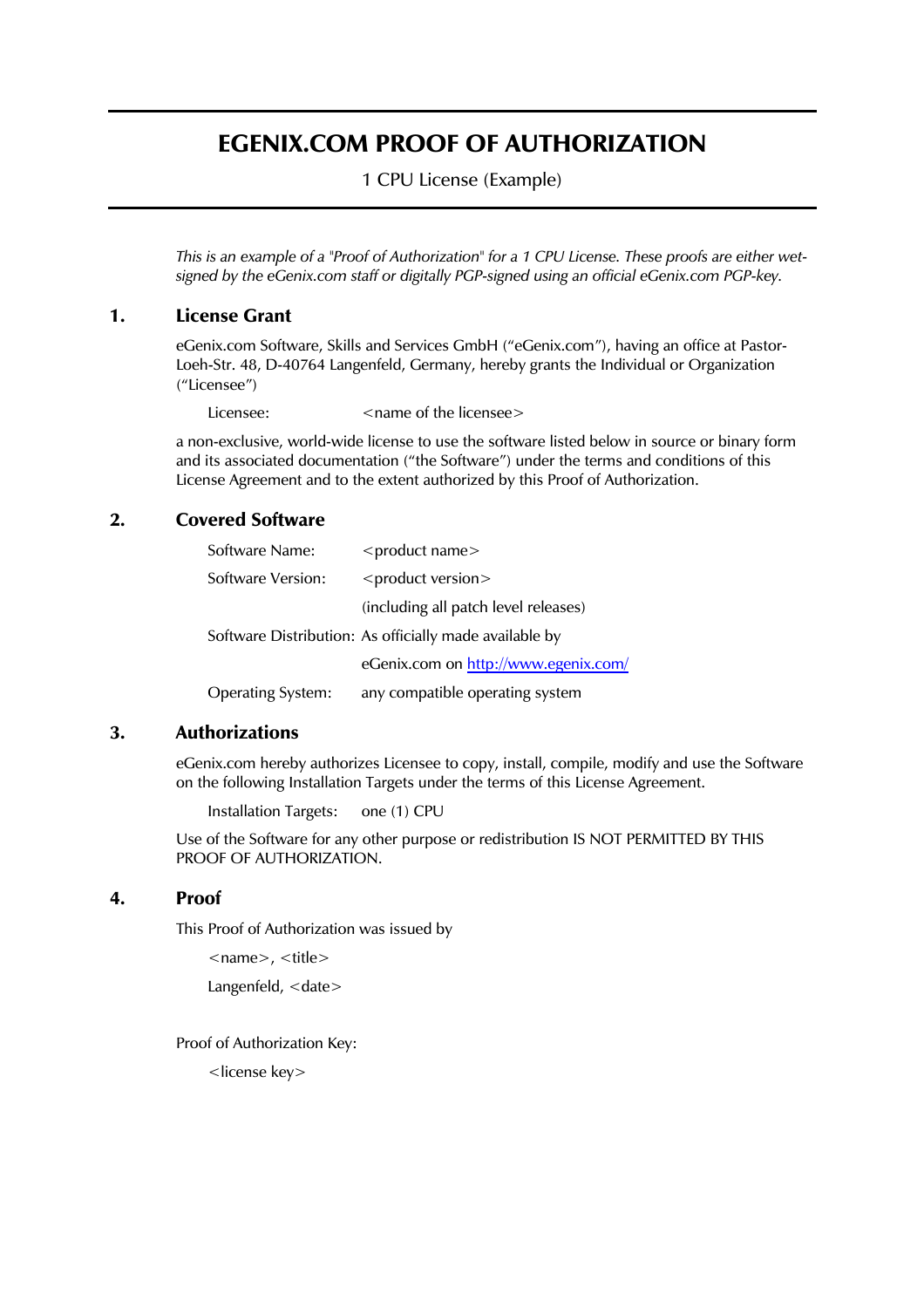# EGENIX.COM PROOF OF AUTHORIZATION

1 Developer CPU License (Example)

*This is an example of a "Proof of Authorization" for a 1 Developer CPU License. These proofs are either wet-signed by the eGenix.com staff or digitally PGP-signed using an official eGenix.com PGP-key.* 

# 1. License Grant

eGenix.com Software, Skills and Services GmbH ("eGenix.com"), having an office at Pastor-Loeh-Str. 48, D-40764 Langenfeld, Germany, hereby grants the Individual or Organization ("Licensee")

Licensee:  $\langle$  anne of the licensee

a non-exclusive, world-wide license to use the software listed below in source or binary form and its associated documentation ("the Software") under the terms and conditions of this License Agreement and to the extent authorized by this Proof of Authorization.

# 2. Covered Software

| Software Name:           | <product name=""></product>                            |
|--------------------------|--------------------------------------------------------|
| Software Version:        | <product version=""></product>                         |
|                          | (including all patch level releases)                   |
|                          | Software Distribution: As officially made available by |
|                          | eGenix.com on http://www.egenix.com/                   |
| <b>Operating System:</b> | any compatible operating system                        |

# 3. Authorizations

# 3.1 Application Development

eGenix.com hereby authorizes Licensee to copy, install, compile, modify and use the Software on the following Developer Installation Targets for the purpose of developing products using the Software as integral part.

Developer Installation Targets: one (1) Developer CPU

# 3.2 Redistribution

eGenix.com hereby authorizes Licensee to redistribute the Software bundled with a product developed by Licensee on the Developer Installation Targets ("the Product") subject to the terms and conditions of this License Agreement for installation and use in combination with the Product on the following Redistribution Installation Targets, provided that:

- 1. Licensee shall not and shall not permit or assist any third party to sell or distribute the Software as a separate product;
- 2. Licensee shall not and shall not permit any third party to
	- i. market, sell or distribute the Software to any end user except subject to the terms and conditions of this License Agreement,
	- ii. rent, sell, lease or otherwise transfer the Software or any part thereof or use it for the benefit of any third party,